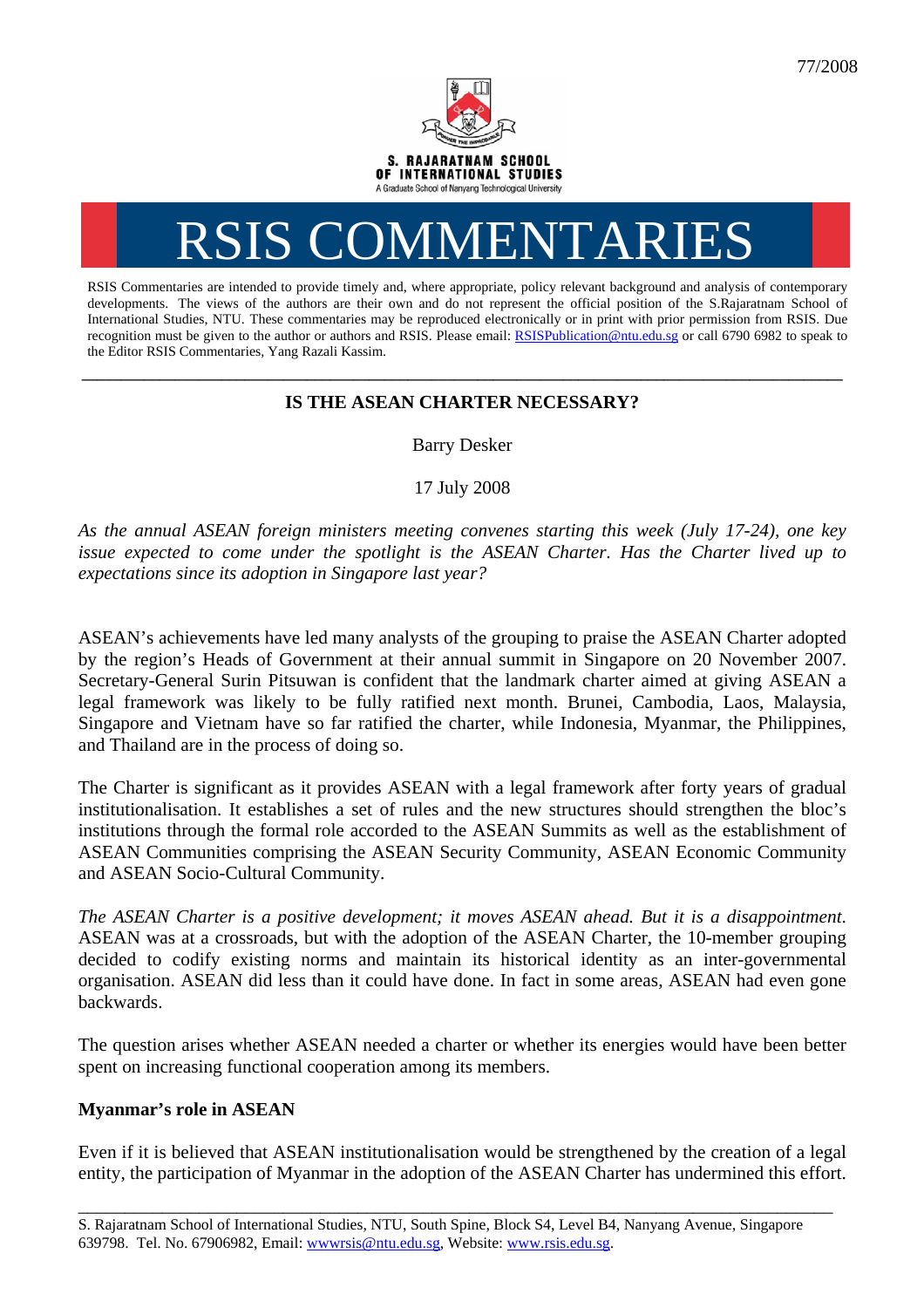The September 2007 crackdown on demonstrators by the Myanmar junta and its tardy response to the May 2008 Cyclone Nargis fiasco highlighted the negative impact of Myanmar's behaviour on perceptions of ASEAN.

However, Myanmar's continuing presence in ASEAN's chambers ensures that the traditional emphasis on non-interference and the sovereignty of states will be upheld by ASEAN. Within ASEAN, Myanmar also benefits from an informal coalition of the newer members – Myanmar, Vietnam, Cambodia and Laos – which continue to emphasise these principles.

#### **The ASEAN Way of the lowest common denominator**

The decision to adopt the "ASEAN Way", which prioritises agreement by consensus and the adoption of the lowest common denominator, undercut the forward-looking approach taken by the Eminent Persons Group (EPG) appointed by the ASEAN leaders, who took a bold and visionary approach to strengthen ASEAN. Although it is claimed that ASEAN will increasingly be a rules-based organisation, there is no assurance that ASEAN compliance with its rules will be any better than its practice during the preceding forty years when only 30% of ASEAN agreements were implemented.

A second issue of concern is that despite a series of three meetings before the 2007 ASEAN Summit, no agreement was reached on the terms of reference for an ASEAN human rights body, even though there is a provision to establish such a body in the Charter. It is likely that the terms of reference which will be adopted at the annual ASEAN Foreign Ministers Meeting, which starts this week (July 17-24) will result in "a body which, while lacking in teeth, will at least have a tongue, and a tongue will have its uses", to quote the Foreign Minister of Singapore George Yeo.

The third deficiency of the Charter is the most critical.

Previously, ASEAN economic ministers had adopted the practice of allowing member states to agree on economic liberalisation agreements on the basis of the "10 minus x principle" or '2 plus x'. This allowed those members that wished to embark on cooperative initiatives at a pace faster than the rest of the grouping to proceed. However, in the new Charter, the "ASEAN minus-x formula" and other formulae for flexible participation only operate when there is a consensus to do so. This is a retrograde step because it gives each member a veto on new initiatives or new directions for regional cooperation.

One note-worthy development is the decision to formalise the role of the ASEAN Summit, which shall be the supreme policy-making body of ASEAN and shall meet twice a year. The Charter also provides for an ASEAN Coordinating Council comprising the foreign ministers which shall meet twice a year. This provision was not part of the EPG Report which envisaged the three ministers handling security, economic and socio-cultural issues reporting directly to the ASEAN Summit. It is likely that this decision reflected the wishes of foreign ministry policy-makers who sought to claw back the authority to decide the future direction of ASEAN.

The emphasis on bureaucratic dominance of the ASEAN machinery is also seen in the lack of oversight and governance by elected representatives of ASEAN states. Instead of empowering the ASEAN Inter-Parliamentary Assembly (AIPA), the ASEAN Charter has given no formal role for it.

The Charter provides for the appointment of two additional Deputy Secretaries-General openly recruited based on merit. However, no additional budget was provided. In fact, each member state makes an equal contribution pegged on the scale for the lowest contributor. The result is that it will be very difficult to build an effective secretariat and to recruit staff on a globally competitive basis.

#### **ASEAN: A diplomatic community**

What does the long process of consultations leading to the adoption of the ASEAN Charter and the resulting document that falls short of some expectations tell us about ASEAN?